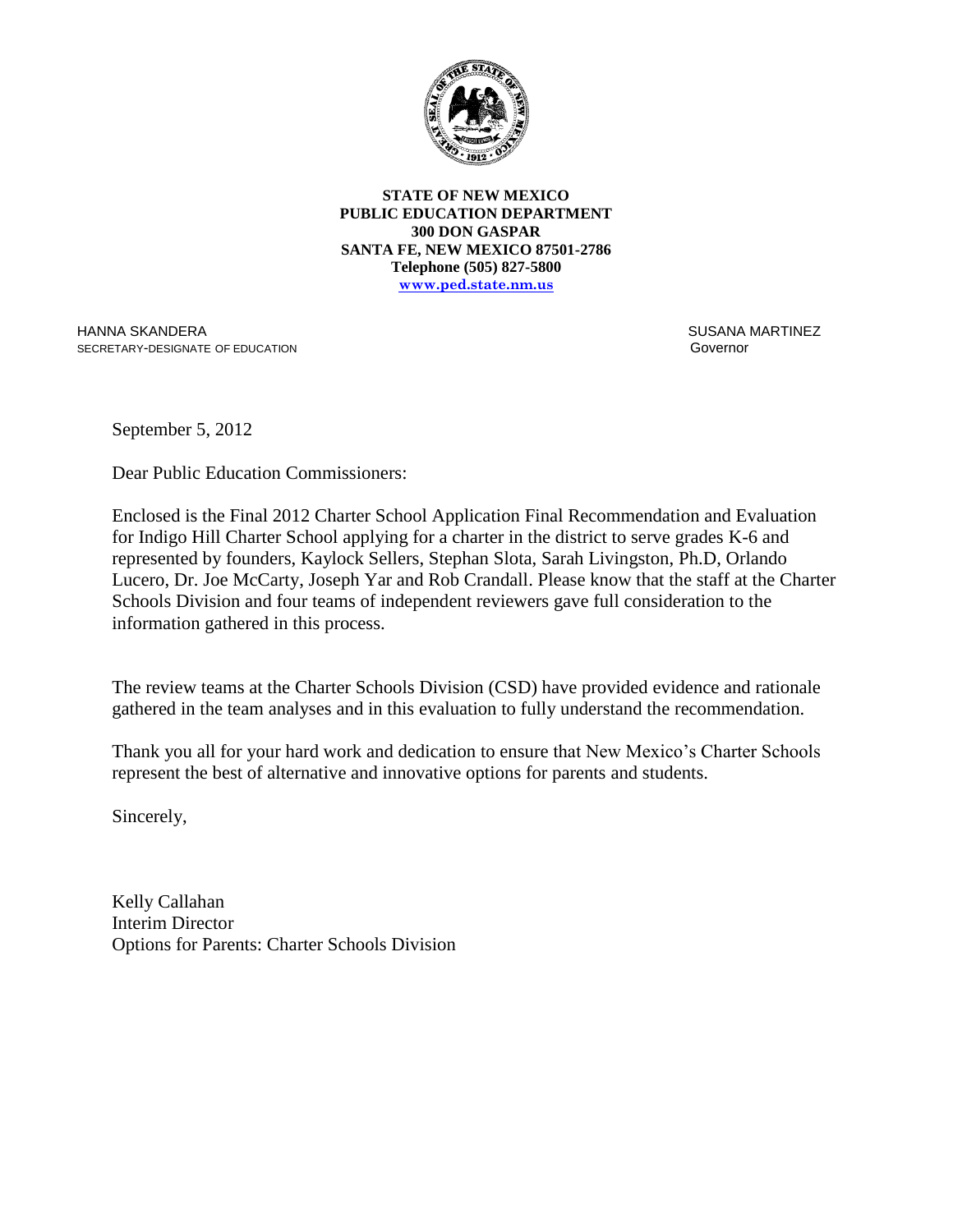## **I. Recommendation**

Approve:  $\Box$ 

Overall the application is complete and adequate; and during their Capacity Interview and Public Input Hearing, the applicant(s) demonstrated the capacity to implement the education and governance/management plans as described in the application. Nothing was identified that would indicate the applicant(s) do not have the experience, knowledge and competence to successfully open and operate a charter school.

### Approve with Conditions:  $\Box$

Overall the application is complete and adequate; and during their Capacity Interview and Public Input Hearing, the applicant(s) demonstrated the capacity to implement the education and governance/management plans as described in the application. Nothing was identified that would indicate the applicant(s) do not have the experience, knowledge and competence to successfully open and operate a charter school; however, the conditions listed below are required by law and must be addressed. If the PEC determines that there are any other conditions that need to be addressed, then those should be negotiated in a preliminary contract.

### **PROPOSED CONDITIONS**

The Applicant will negotiate a preliminary contract with the Public Education Commission pursuant to 22-8B-9.1:

- 1. Obtain standing as an approved Board of Finance
- 2. Secure a facility that meets PSFA Approval
- 3. Complete the planning-year checklist

### Deny: **X**

Overall the application is either incomplete or inadequate; and during their Capacity Interview and Public Input Hearing, the applicant(s) did not sufficiently demonstrate the experience, knowledge and competence to successfully open and operate a charter school.

The Charter Schools Act, in paragraph 1 of Subsection L of Section 22-8B-6 NMSA 1978, states that a chartering authority may approve, approve with conditions or deny an application. A chartering authority may deny an application if:

- (1) the application is incomplete or inadequate;
- (2) the application does not propose to offer an educational program consistent with the requirements and purposes of the Charter Schools Act;
- (3) the proposed head administrator or other administrative or fiscal staff was involved with another charter school whose charter was denied or revoked for fiscal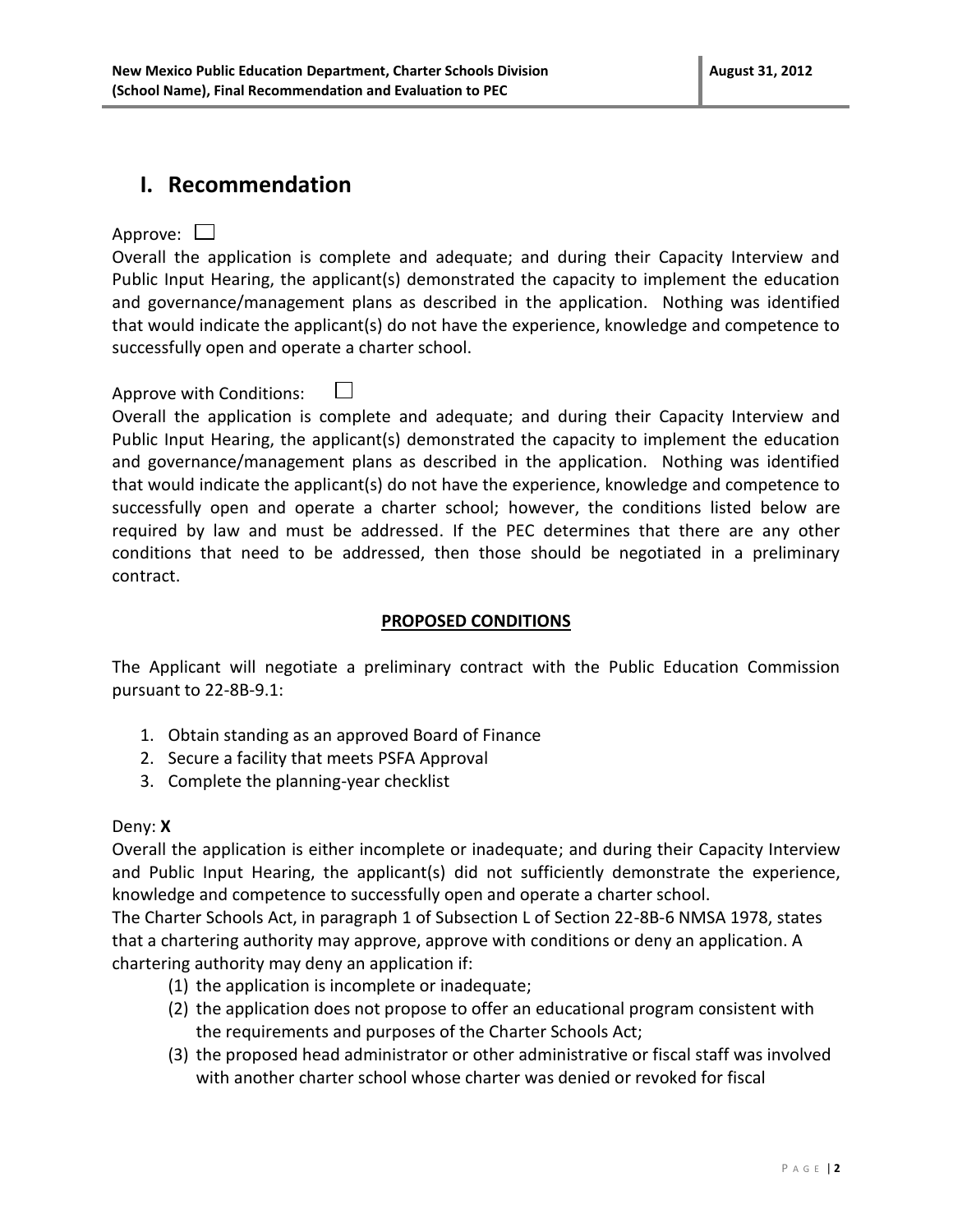management or the proposed head administrator or other administrative or fiscal staff was discharged from a public school for fiscal mismanagement;

- (4) for a proposed state-chartered charter school, it does not request to have the governing body of the charter school designated as a board of finance or the governing body does not qualify as a board of finance; or
- (5) The application is otherwise contrary to the best interests of the charter school's projected students, the local community or the school district in whose geographic boundaries the charter school applies to operate.

#### **OPTIONS FOR PARENTS – CHARTER SCHOOLS DIVISION**

By:

Interim Director of Options for Parents, or Designee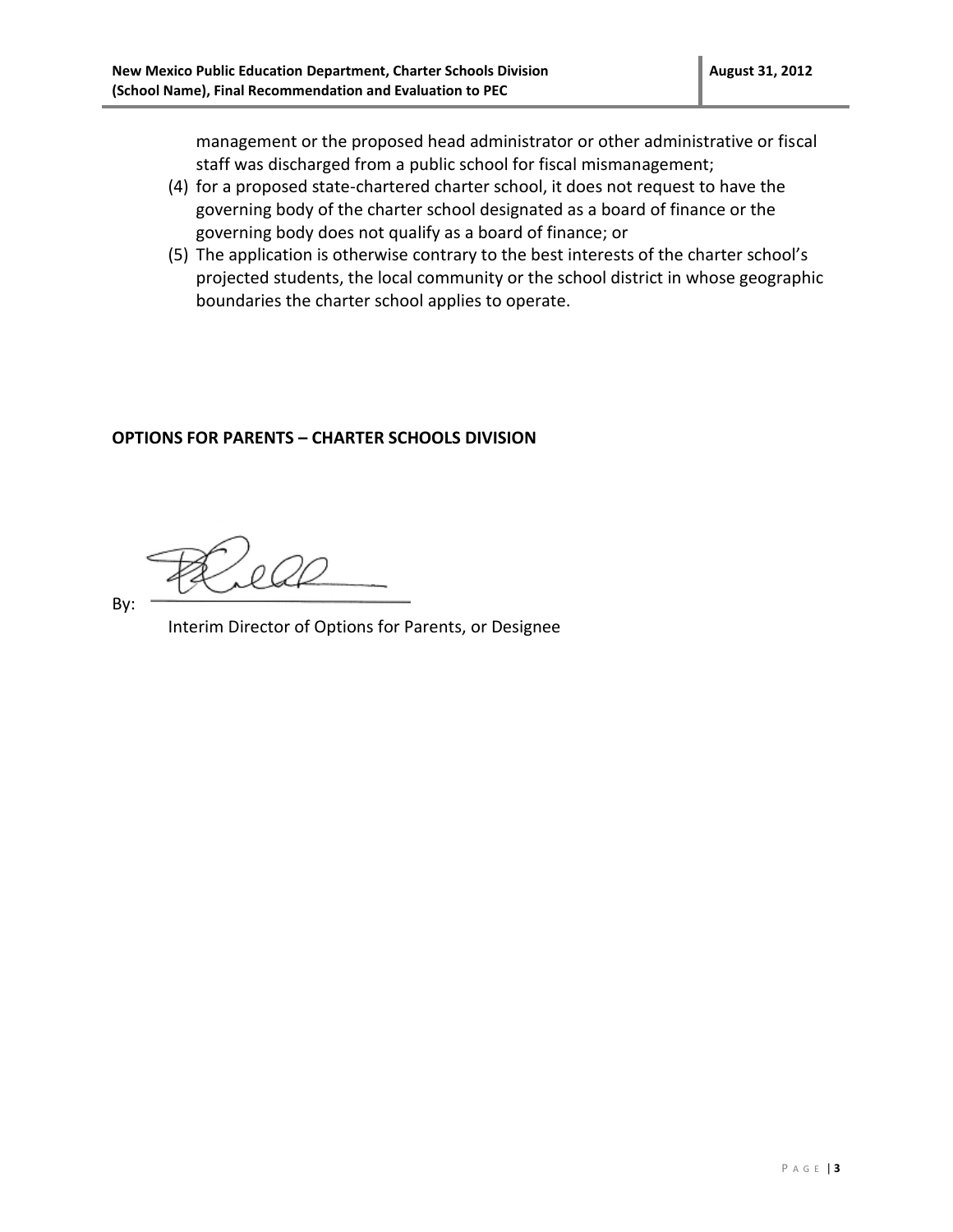# **I. Overall Score Sheet**

| <b>Section</b>                                                      | <b>Points Received</b> | <b>Applicant School's Possible</b><br><b>Points</b> |
|---------------------------------------------------------------------|------------------------|-----------------------------------------------------|
| Application                                                         |                        |                                                     |
| • Executive Summary                                                 | $\overline{4}$         | $\overline{4}$                                      |
| • Education Plan/Academic<br>Framework                              | 38                     | 88                                                  |
| · Organizational Plan and<br>Governance/Organizational<br>Framework | 44.5                   | 76                                                  |
| • Business Plan/ Financial<br>Framework                             | 14                     | 18                                                  |
| • Evidence of Support                                               | $\overline{3}$         | 10                                                  |
| • Required Appendices                                               | $\mathbf{1}$           | $\overline{2}$                                      |
| Capacity Interview                                                  | 15                     | 30                                                  |
| <b>Overall Score</b>                                                | 119.5                  | 228                                                 |

**Please Note**: First, the public hearing may also be taken into consideration in the final recommendation, although the review team provided no public hearing score. Second, if the applicant school's proposal did not answer any prompt as a result of applicability (e.g., the applicant school will be an elementary school and so did not provide responses to graduationrelated prompts) then the review team will adjust the total possible points in the application section where the non-applicable item(s) is found as well as in the final score.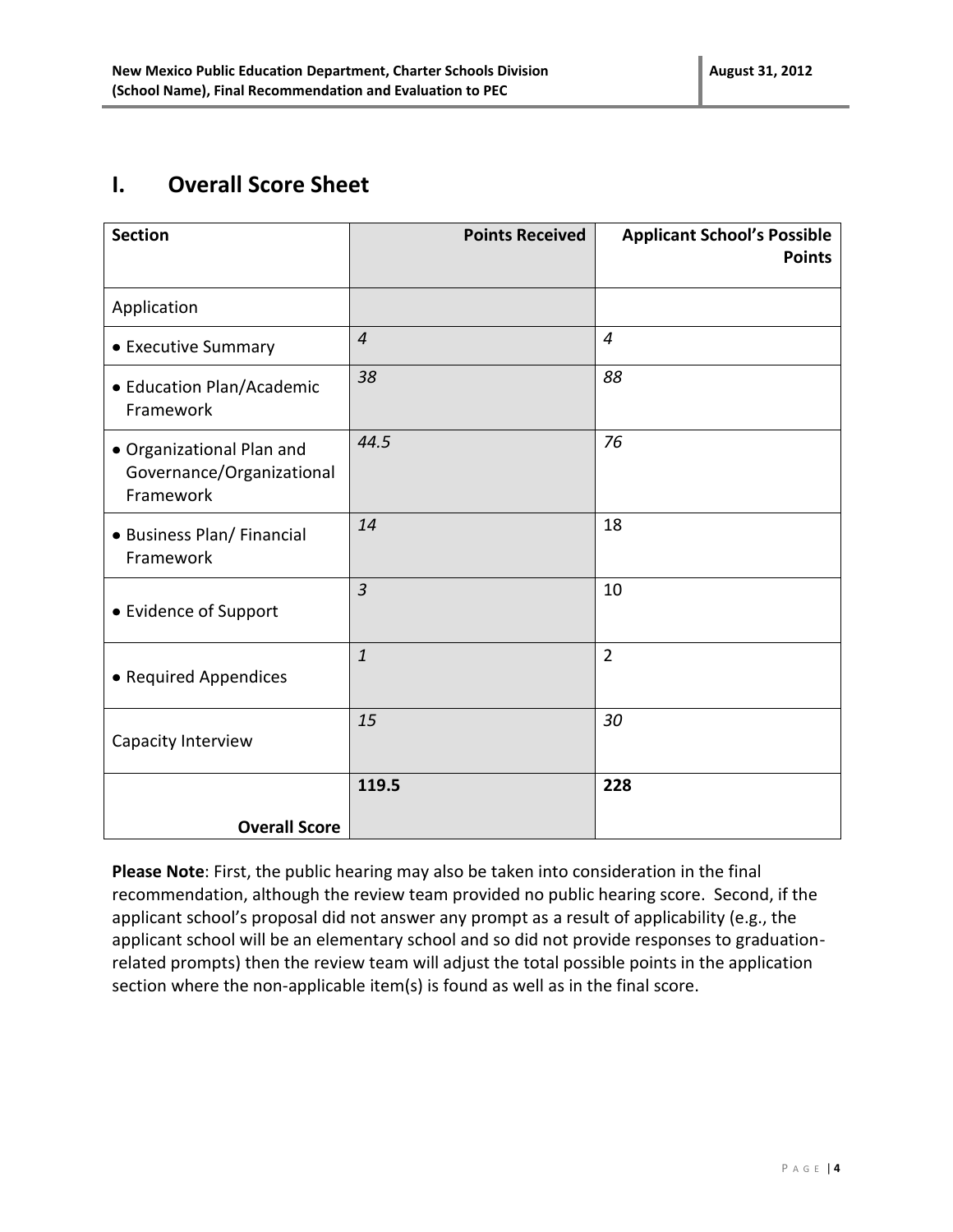## **II. Explanation Regarding Score Sheet**

In the final recommendation and analysis the review team and the CSD considers the overall score as well as the score in each individual section. For example, while the total possible points in the Business Plan only equals 18 points, it is essential that an applicant school score high in this section and have a sound financial plan. If an applicant school receives a low score in this section then the review team carefully considers that in their final analysis. Also please note that while the review team did not score the community input hearing, the review team and the CSD may reference it in the final recommendation and evaluation if pertinent information was offered that contradicts or affirms what was found in the application or the capacity interview. Second, if the applicant school's proposal did not answer any prompt as a result of applicability (e.g., the applicant school will be an elementary school and so did not provide responses to graduation-related prompts) then the review team and CSD will adjust the total possible points in the application section where the non-applicable item(s) is found as well as in the final score.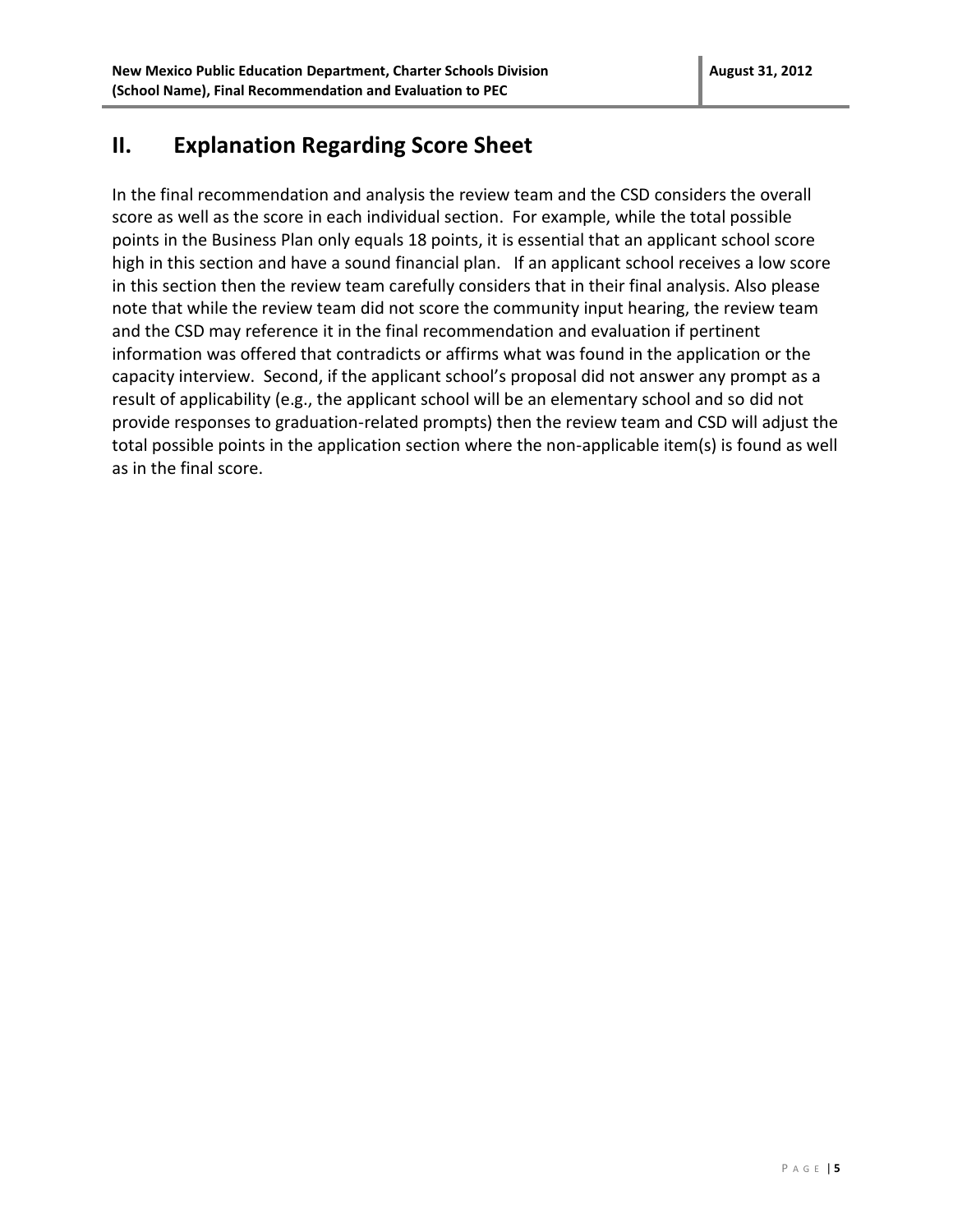# **III. Final Analysis**

| <b>Application Section</b>                           | <b>Points Received</b> | <b>Applicant School's Possible</b><br><b>Points</b> |
|------------------------------------------------------|------------------------|-----------------------------------------------------|
| <b>Education Plan/Academic</b><br>Framework          | 38                     | 88                                                  |
| Evidence/Statements Supporting Score in this Section |                        |                                                     |

Evidence/Statements Supporting Score in this Section

The vision statement expresses the ideal, long-term impact and scope of the school. The mission statement is unclear and lacks focus and directions, however, and does not clearly translate into clear educational goals. In the absence of a strong mission statement, it is difficult to understand all aspects of the school.

The goals are general and are not written with all required elements. As presented, most of the goals are inadequate and/or incomplete and do not present a well-articulated picture of what the expectations are of all students, and how academic progress will be required. One goal was written with another school's name attached, which lends itself to the lack of personalization for this school and student population.

The school's use of a clearly defined, researched-based curriculum with the potential to raise the achievement of the targeted student population is not clearly demonstrated. While several researchedbased programs are identified, the applicant is unable to illustrate how the programs will be integrated to provide a concise and cohesive curricular framework for the school. A plan to further develop the instructional program is lacking in detail as is a plan to align the school's programs with the New Mexico Standards.

The application identifies instructional strategies that address the targeted population. The effectiveness of these strategies on the targeted population, however, is not demonstrated. A plan for how instruction will be differentiated to meet student needs is also not fully demonstrated.

The school's plans to meet the legal requirements and individual needs of those determined to be special needs students are partially incomplete and inadequate. Evidence that the applicant demonstrates a clear understanding of the legal requirements regarding identifying and providing services to special education students is not provided. In addition, the staffing plan and budget support for special education and ELL students is inadequate. There is concern that the applicants lack the capacity to implement the requirements pertaining to students with special needs.

Appropriate assessments in place to evaluate student needs, the effectiveness of the educational program and progress toward school goals is not addressed by the applicant. In addition, how the school will use data to affect teaching and learning to improve student achievement, both on an individual student level and on a school-wide level, is not addressed. There is concern that the applicants lack the capacity to implement the requirements in place to address remediation/at-risk students and school-wide practices.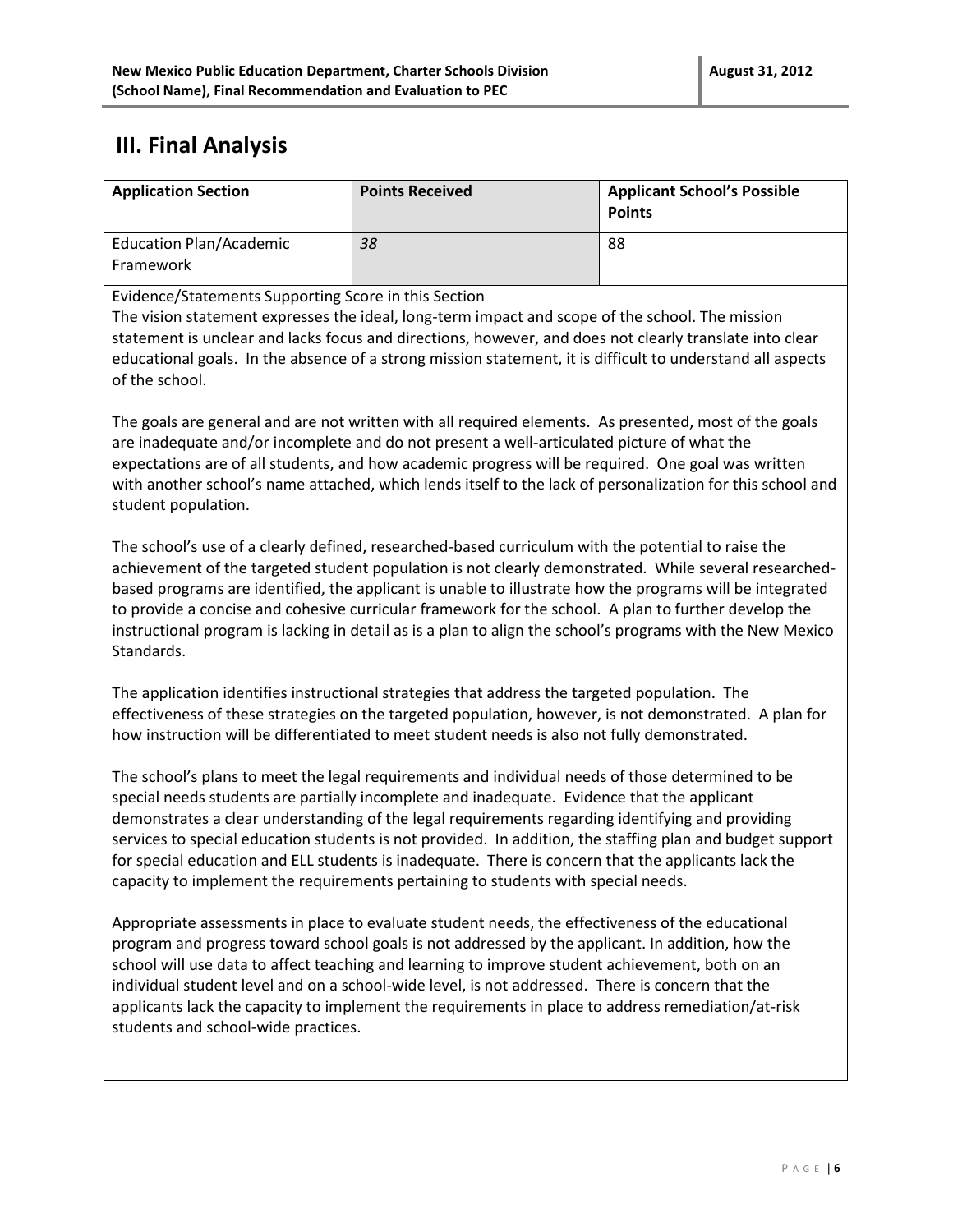| <b>Points Received</b> | <b>Applicant School's Possible</b><br><b>Points</b> |
|------------------------|-----------------------------------------------------|
| 44.5                   | 76                                                  |
|                        |                                                     |

Evidence/Statements Supporting Score in this Section

The Founding Body's capacity to form a Governing Body that has the capacity to oversee a successful school (i.e., assure student success, develop, implement, oversee the management of public funds, and oversee the school's compliance with legal obligations), is partially demonstrated. Some sections are incomplete and/or inadequate.

The composition of the Founding Body reflects a wide range of expertise and knowledge, and there is a clear description of the separation between the roles and responsibilities of the Governing Body and the administrator. Details about how new governing body members based upon expertise and skills is lacking.

Plans for governance training and evaluation are complete and adequate. Plans for monitoring the operational, financial and academic performance of the school are not fully demonstrated. Details of how the school will comply with the Conflict of Interest Policy, the Open Meetings Act and the Inspection of Public Records Act are missing. The school's organizational chart does not provide a clear relationship between those identified on the chart, nor is a narrative provided to help clarify the roles of the school staff, the Governing Body and the administration. Neither a staffing plan nor a plan for teacher evaluations is provided. The school calendar is not clearly defined.

Personnel and student policies are adequate and complete and align with applicable state laws and regulations. A process for including the community, parents and employees in the governance of the school and a stated process for receiving and responding to concerns is provided.

Outreach activities to increase awareness of the school to families is evident. Lottery and enrollment policies are partially complete as two of the prompts were not addressed. Transportation will be provided, if applicable, however, the no funding was set aside for transportation. No waivers are being sought. There are no concerns with the Facility section.

| <b>Application Section</b>                                                                                                                                                                                                                                                                                                                                                    | <b>Points Received</b> | <b>Applicant School's Possible</b><br><b>Points</b> |
|-------------------------------------------------------------------------------------------------------------------------------------------------------------------------------------------------------------------------------------------------------------------------------------------------------------------------------------------------------------------------------|------------------------|-----------------------------------------------------|
| <b>Business Plan/Financial</b><br>Framework                                                                                                                                                                                                                                                                                                                                   | 14                     | 18                                                  |
| Evidence/Statements Supporting Score in this Section<br>This section is partially complete and adequate. The applicants included information that should not<br>have been included (C and D calculations for the first year budget) and projected a five-year budget in<br>absence of a staffing plan. The narrative required more information to make it fully complete. The |                        |                                                     |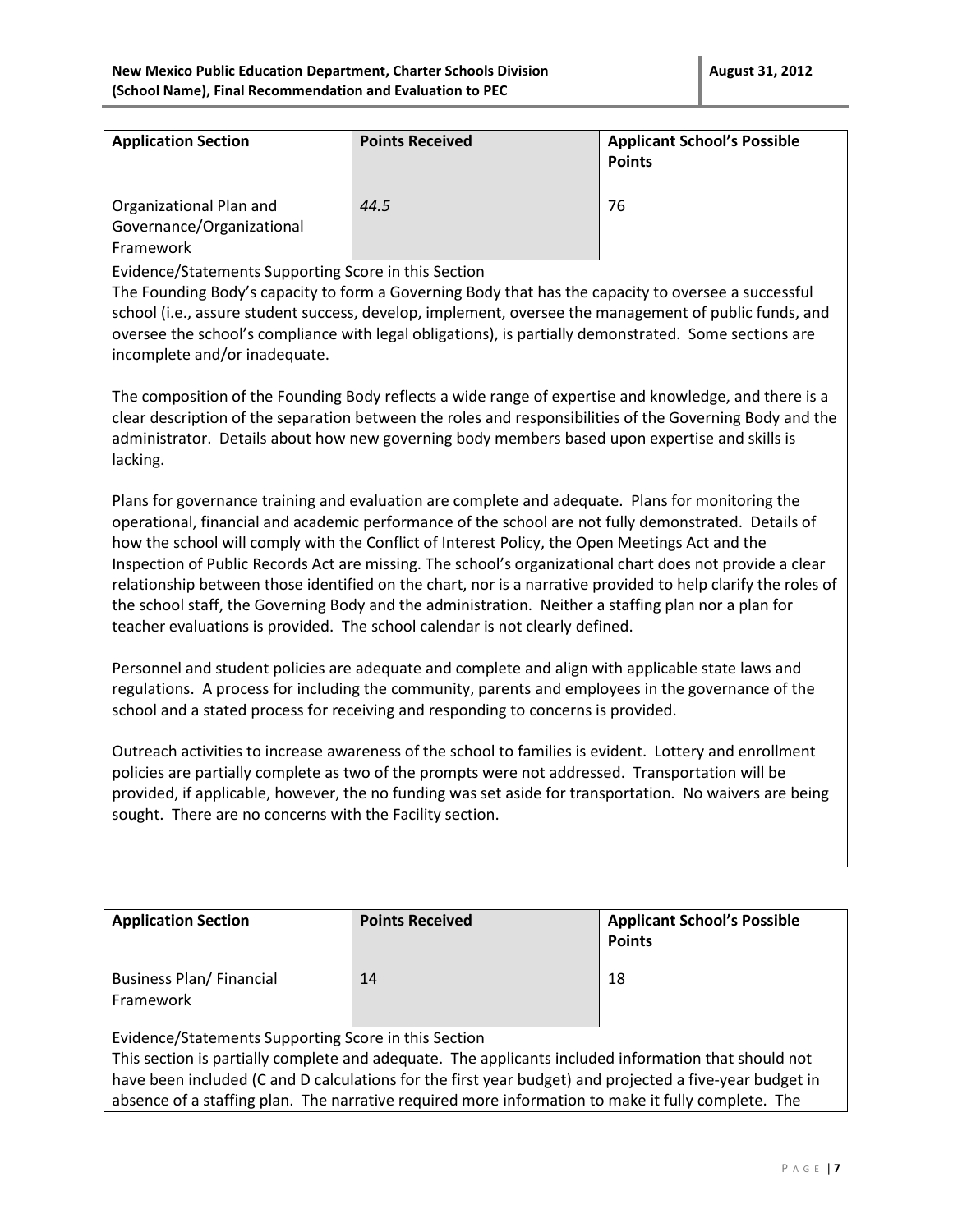financial policies identified reflect generally accepted accounting practices, including compliance, adequate oversight and reporting.

| <b>Application Section</b>                                     | <b>Points Received</b> | <b>Applicant School's Possible</b><br><b>Points</b> |
|----------------------------------------------------------------|------------------------|-----------------------------------------------------|
| Executive Summary, Evidence of<br>Support, Required Appendices |                        | 16                                                  |

Evidence/Statements Supporting Score in this Section

The focus of the proposed school and the targeted population is clearly stated. The programmatic features of the school are unique. Community support for the school through community partnerships, business relationships, and resource agreements is not demonstrated. The school has not described outreach activities designed to reach a broad audience, and at this time, has three letters of support. Aggregate data for prospective students who are interested in this school is not provided.

Completion of the required appendices is difficult to ascertain as the general format of the application was not consistently followed, and some of the information required in the appendices is imbedded within the application itself.

| <b>Section</b>     | <b>Points Received</b> | <b>Applicant School's Possible</b><br><b>Points</b> |
|--------------------|------------------------|-----------------------------------------------------|
| Capacity Interview | 15                     | 30                                                  |

Evidence/Statements Supporting Score in this Section

The applicants were only partially able to provide a clear picture of what a typical day would look like including parent involvement, staffing and materials. Response to Intervention (RTI) was mentioned as a "main part of the day," however, how RTI fit into the day was not described, and raises concerns about the applicants' capacity to use the RTI model as required.

The response pertaining to roles and responsibilities of, and the relationships between the founders, the governing body and the school's administration during the transitional period the remaining term of the charter was inadequate and incomplete, and raises concerns about the applicant's understanding of